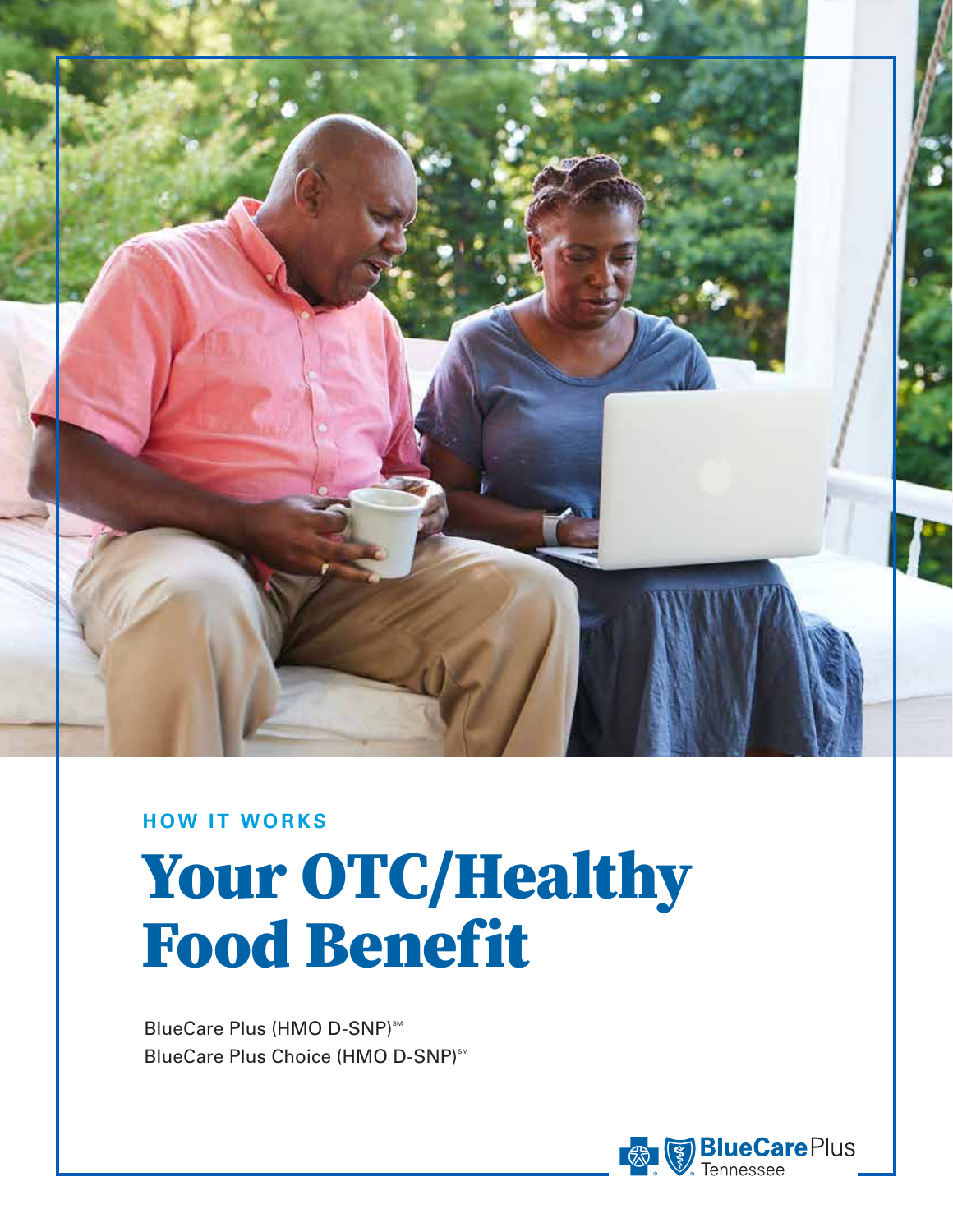# About Your Allowance

We want to make it easy to use your over-the-counter (OTC)/healthy food benefit. So we've answered some of your most common questions about how it works.

#### What is the OTC/healthy food benefit?

We give you a **\$100 monthly allowance** to spend on covered OTC products like vitamins, sunscreen and cold medicine.

If you're eligible, you can also use your allowance to buy healthy food like fruit, vegetables and select canned goods. Turn to **page 4** to see what types of items and healthy food we cover.

#### How do I know if I can use my allowance for healthy food?

We'll send you a letter telling you if you're eligible to use your monthly allowance to buy healthy food. We determine this based on your health needs and/ or conditions.

If we don't have the info we need to see if you're eligible, we'll reach out and let you know what to do next. Do you have questions about your eligibility? We're here to help. Just give us a call at **1-800-332-5762**, TTY **711**.

### If I don't use my whole allowance by the end of the month, can I carry over my leftover funds?

**No**. On the first day of each month, your allowance/ card balance automatically resets. This means you'll have a **\$100** balance again. But you'll no longer have access to your remaining balance from the month before.

#### Where can I spend my allowance?

You can shop at participating stores or place an order through our catalog.

#### Shop in person:

We'll mail you an allowance card. Once it's activated, you can use it to buy approved OTC/healthy food items at participating stores like:

- **CVS Kroger**
- **Dollar General Walgreens**
- **Family Dollar Walmart**

When you're ready to check out at the store, just swipe it at the register and select **credit** as your payment method. If you're not given that option, ask the cashier to run your card as a credit card. You don't need to enter a PIN.

Your total (the cost of your items plus tax) will be taken out of your allowance. And your remaining balance for that month will be listed on your receipt. If you don't have enough funds to cover your total, the cashier will ask for another form of payment to cover the difference.

**Note:** Visit **[OTCNetwork.com](https://OTCNetwork.com)** for a full list of participating stores. To log in, enter the 19-digit number on the front of your card. You'll then be asked to enter your date of birth. You'll need to enter it in the format **MMDDYYYY** with no spaces. For example, if your date of birth is Nov. 7, 1950, you would enter **11071950**.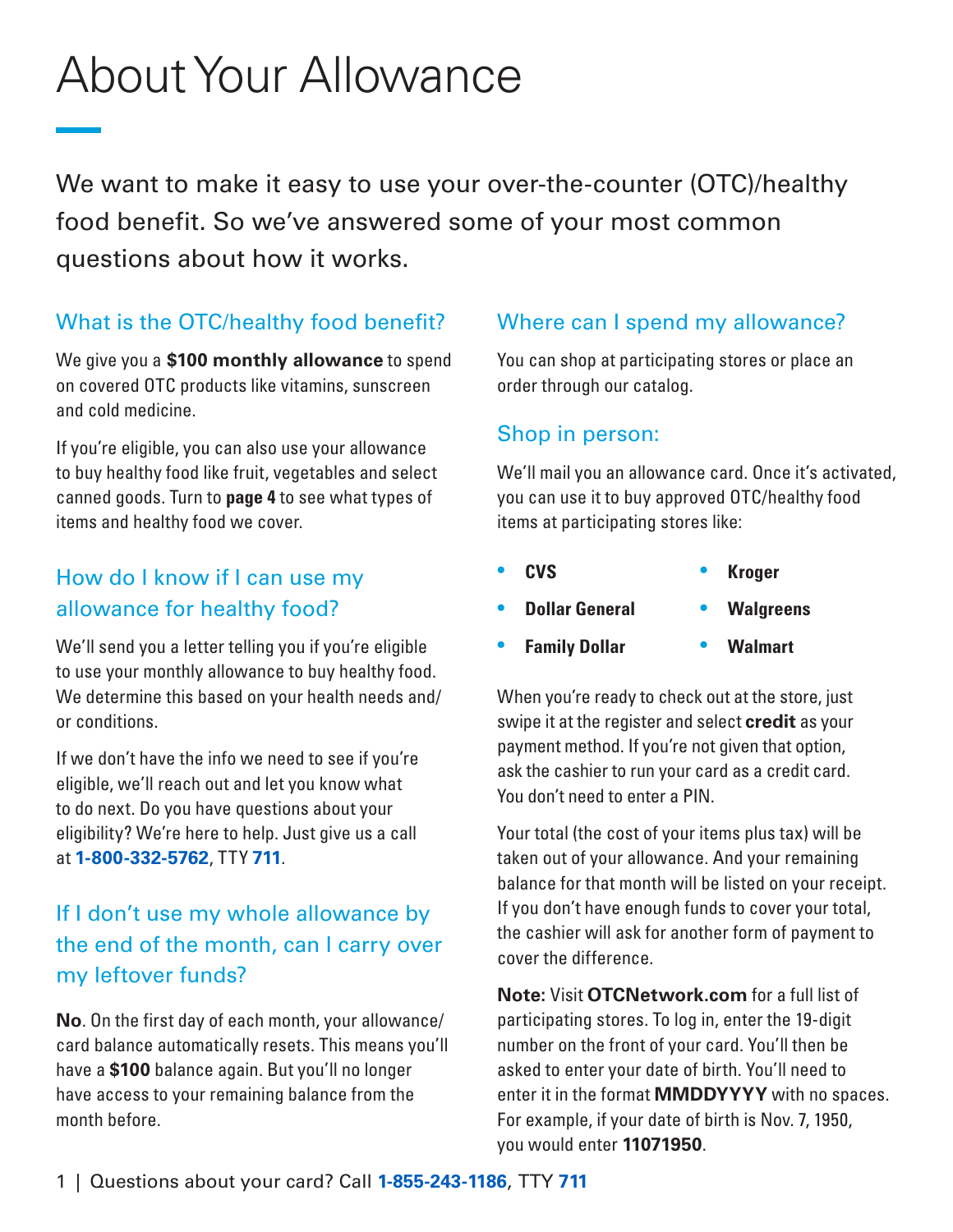#### Order from the catalog:

Just select the products you want from our OTC Mail-Order Catalog. Then place your order in one of these easy ways:

- **Online:** Visit **[BlueCarePlusOTC.com](https://BlueCarePlusOTC.com)**.
- **Phone:** Call the OTC Service Center at **1-855-243-1186**, TTY **711**. They're open from 8 a.m. to 11 p.m. ET, Monday through Friday.
- **Mobile app:** Order through the **OTC-Anywhere** mobile app. You can download the app on your smart device (Apple or Android). There's no



charge to download or use the app. But internet access is required, and data rates may apply.

• **Mail:** Fill out the OTC product order form we sent with your catalog. Then mail it to us using the postage-paid envelope provided. If you don't have this envelope, you can mail it to our OTC Service Center at:

> **OTC Service Center PO Box 526266 Miami, FL 33152-9819**

For delivery, please allow at least five to seven business days from the time your order is received. You won't pay extra for shipping.

Need another catalog? You can call the OTC Service Center at **1-855-243-1186**, TTY **711**, to ask for one.

**Note:** If you place an order through the catalog, it'll be applied to your balance based on when your order was received — not when you sent it.

So if it's getting close to the end of the month and you want to use your balance for the month you're in, we recommend shopping in person. Or, if you still want to order from the catalog, place your order online, by phone or through the OTC-Anywhere mobile app — not by mail.





#### Mark your calendar!

Your **\$100 monthly allowance** doesn't roll over, so be sure to spend it by the end of each month. Keep forgetting? Set a reminder on your calendar or phone near the end of the month. This can help you get the most out of your benefit.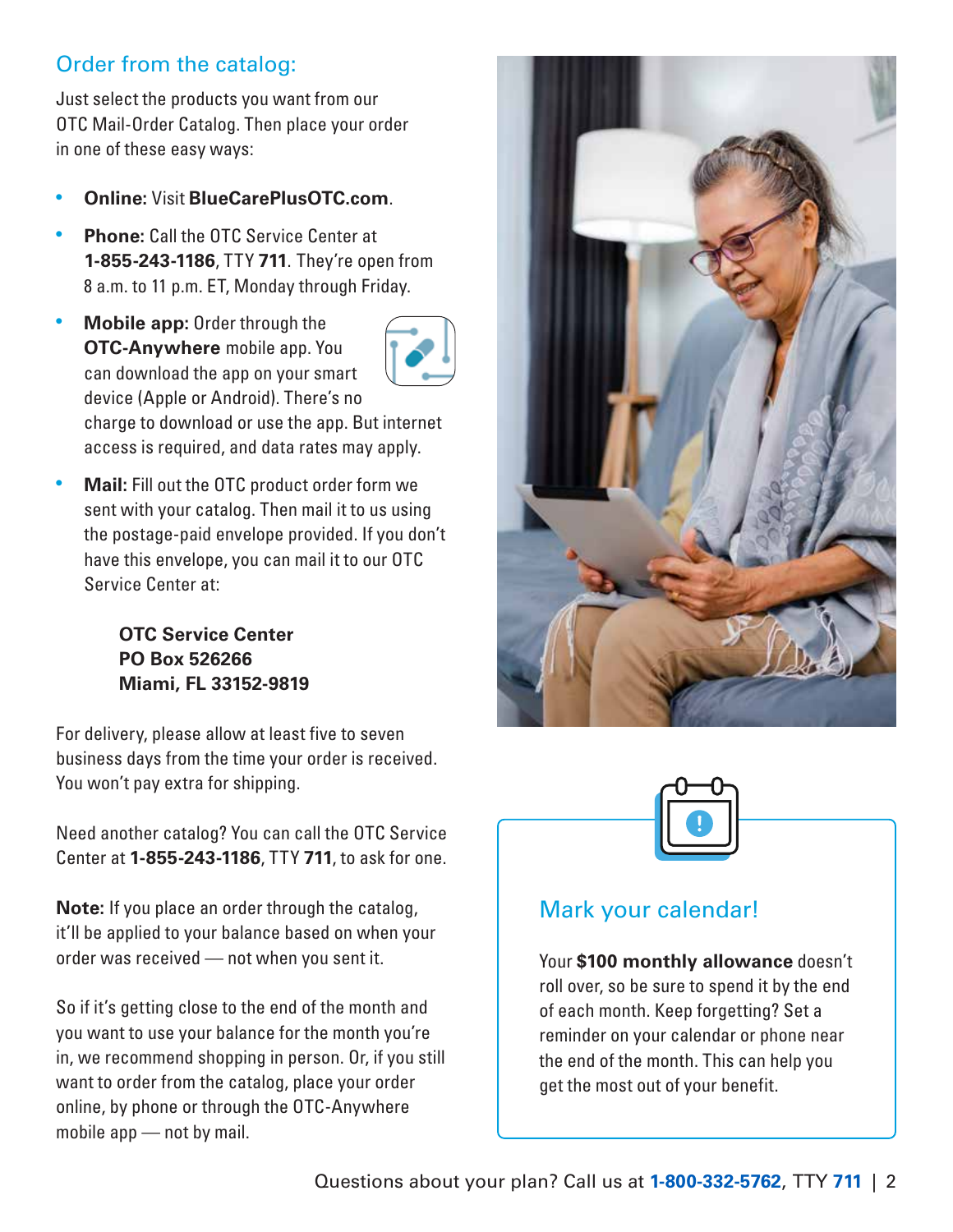## Know Before You Go

#### I need to know if a specific item or brand of item is covered. Where can I get this info?

You can find a full, searchable list of covered items online. Just follow these steps:

- 1. Go to **[OTCNetwork.com](https://OTCNetwork.com)**.
- 2. Enter the 19-digit number on the front of your card.
- 3. Once you're logged in, select **Product** in the blue bar near the top of the page.
- 4. Click on the **Retailers** drop-down menu on the right. Then choose the store where you want to search (like Walgreens or Walmart).

The **OTC Network** mobile app can help too. It lets you check your

card balance and scan barcodes at



It's available on both Android

the store.

and iPhone smart devices. There's no charge to download or use the app. But internet access is required, and data rates may apply.

If you don't have a computer or mobile app (or are having problems logging in to your account), please call the OTC Service Center at **1-855-243-1186**, TTY **711**.

#### Can I return an item I paid for with my allowance or allowance card?

If you're shopping at a participating store, please check the store's return policy before making a purchase. Refunds and exchanges are at the sole discretion of the retailer.

Items purchased from the OTC Mail-Order Catalog can't be returned or exchanged. But you should call the OTC Service Center at **1-855-243-1186**, TTY **711**, within 60 days of getting your order if:

- You have issues with your order
- You received a defective or damaged item

#### Can I use my card if I'm out of state?

**Yes.** You can use your allowance card at any participating store — anywhere you are.

#### How do I check my balance?

You can track your balance:

- Online at **[OTCNetwork.com](https://OTCNetwork.com)**
- With the **OTC Network** mobile app
- By calling the OTC Service Center at **1-855-243-1186**, TTY **711**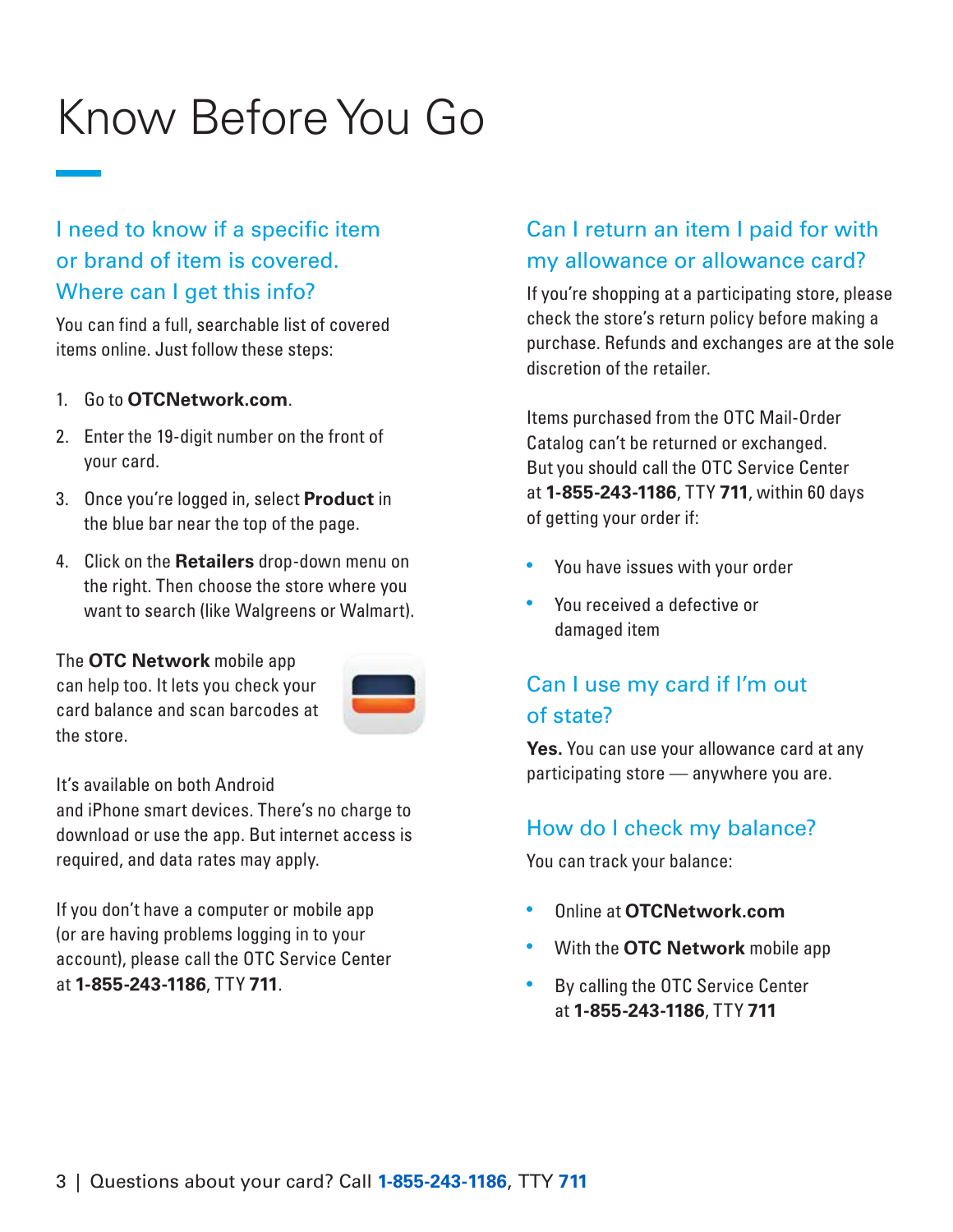#### **USE YOUR ALLOWANCE TO**

Buy healthy food in these categories:

- $\sqrt{ }$  Appetizers, French fries and onion rings
- $\sqrt{\ }$  Bread, rolls, tortillas and crackers
- $\sqrt{ }$  Breakfast food (toaster pastries, hot and cold cereal, cereal bars, granola, granola bars, pancakes and waffles)
- $\checkmark$  Condiments, sauces (including tomato, spaghetti, Alfredo and nutritionally significant sauce), dips, mayonnaise, salad dressing and salsa
- $\sqrt{ }$  Dairy (milk, cheese, butter, sour cream and whipping cream)
- $\sqrt{ }$  Deli food and other ready-to-eat meals (soups, meals, sandwiches, etc.)
- $\sqrt{ }$  Dried food (dried fruit, fruit snacks, pasta, beans, dried side dish mixes and dried dinner mixes)
- $\sqrt{ }$  Drinks, including cocoa, coffee, tea and concentrated drink mixes (dry and liquid); juice, drinks and punches (flat and sparkling); and water (bottled, enhanced and sparkling)
- $\checkmark$  Flour, cornmeal, nut and seed flour, bread mixes, biscuit mixes, baking powder, yeast, and other baking and cooking supplies

### To do

**Helpful tip:** You can tear out this page and take it with you to the store. Or you can hang it on your fridge to help you plan your shopping.

- $\checkmark$  Fruit, vegetables and beans (fresh, canned and jarred)
- Herbs, spices and seasoning
- **Ice**
- Jams, jellies, sweet spreads and syrup
- $\checkmark$  Margarine
- $\checkmark$  Meat and seafood (poultry, ground beef, beef, seafood, canned meat and seafood, sausage, jerky and lunch meat)
- Medical meals
- $\checkmark$  Nuts, trail mix and seeds
- $\checkmark$  Oils and shortening
- $\sqrt{ }$  Peanut butter (and other nut butters)
- Plant-based meat and cheese
- $\sqrt{ }$  Prepared food (soups, stews, pizza and heat-and-eat meals)
- $\checkmark$  Puddings and gelatin
- $\checkmark$  Rice and whole grains
- $\checkmark$  Soy and other nut milks
- Sugar (white, brown and powdered)
- $\sqrt{ }$  Whole eggs and egg substitutes
- **Yogurt**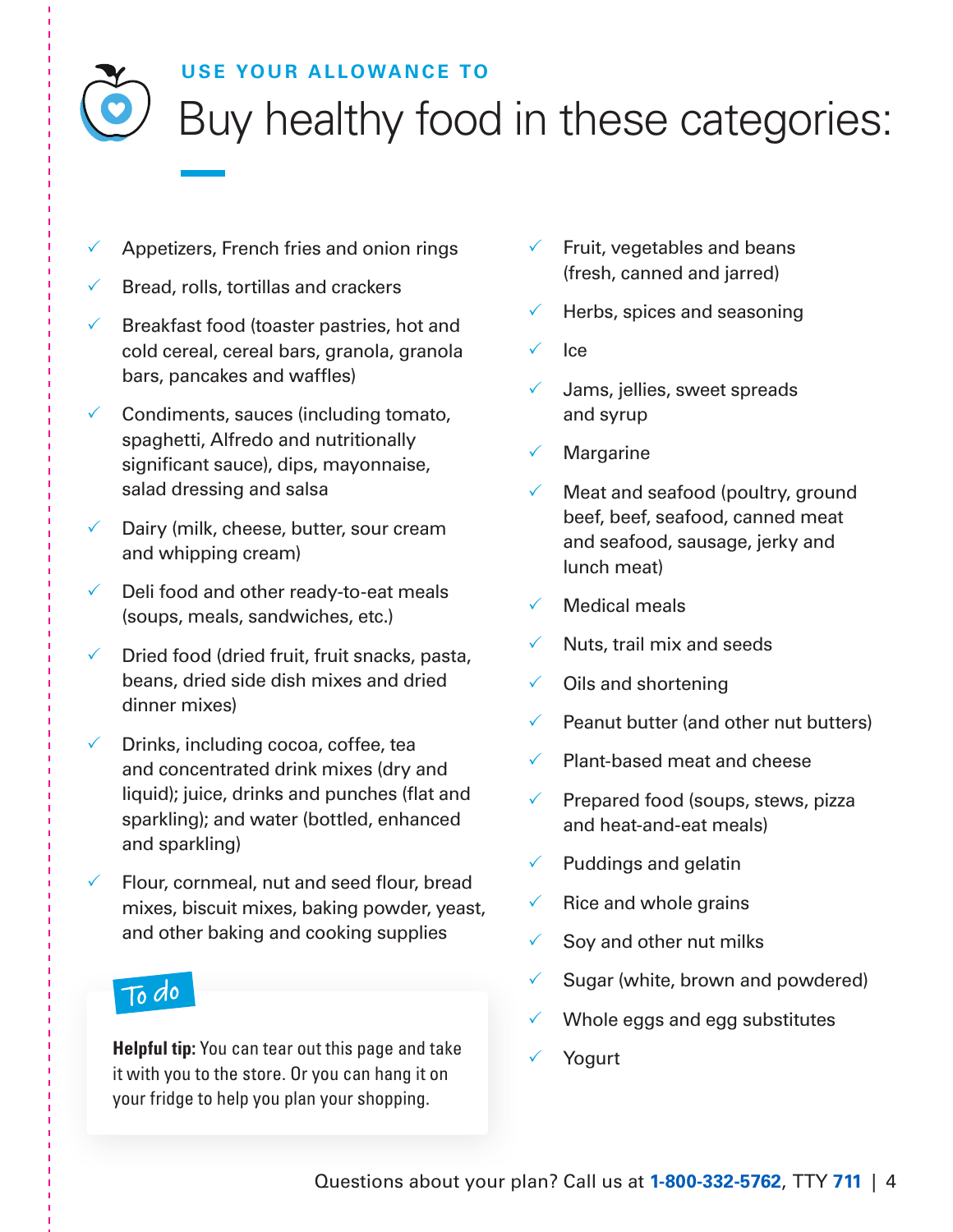### **USE YOUR ALLOWANCE TO**  Buy OTC items in these categories:

- $\checkmark$  Acid controllers (liquids and tablets)
- $\sqrt{ }$  Adult aspirin and pain relief
- $\checkmark$  Allergy and sinus (liquids and tablets)
- $\checkmark$  Cough, cold and flu (liquids and tablets)
- $\sqrt{ }$  Digestive aids (probiotics and prebiotics)
- $\checkmark$  Ear drops and eye wash
- $\checkmark$  First aid products
- $\sqrt{ }$  Heart health and essential fatty acids (fish oil, flax, GLA, etc.)
- $\checkmark$  Incontinence supplies
- Laxatives (stool softeners and fiber acid)
- $\checkmark$  Nutritional supplement drinks and weight-management drinks
- $\checkmark$  Oral care (anti-cavity and fluoride treatment)
- $\checkmark$  Sleep aids and stimulants
- 3 Smoking deterrents
- $\checkmark$  Sun protection
- Vitamins and minerals

### **Types of Items We Don't Cover**

- $\times$  Alcohol, firearms, knives, lottery and tobacco
- $\times$  Prescription drugs
- $\times$  Alternative medicine, botanicals, herbal or dietary supplements, and nutraceuticals
- $\times$  Children's medicine
- $\times$  Chapstick and lip balm
- $\times$  Cosmetic products of any kind (eye and facial makeup, makeup tools, lipstick, perfumes, fingernail polish etc.)
- $\times$  Cleansers or soaps
- $\times$  Convenience items, scales, fans, foot insoles and gloves
- $\times$  Dehydration drinks
- $\times$  Deodorants
- $\times$  Family planning products and contraceptives
- $\times$  Feminine products
- $\times$  Grooming products and toiletries of any kind
- $\times$  Hair color and other hair products (shampoo, conditioner, etc.)
- $\times$  Household products (cleaners and housewares)
- $\times$  Oral treatments (non-fluoride mouthwash and teeth whitening products)
- $\times$  Paper products (napkins, paper towels and toilet paper)
- $\times$  Replacement items and contact lens cases
- $\times$  Skincare (dry skin moisturizers and lotions, face cream, and non-medicated face and body washes
- 5 | Questions about your card? Call **1-855-243-1186**, TTY **711**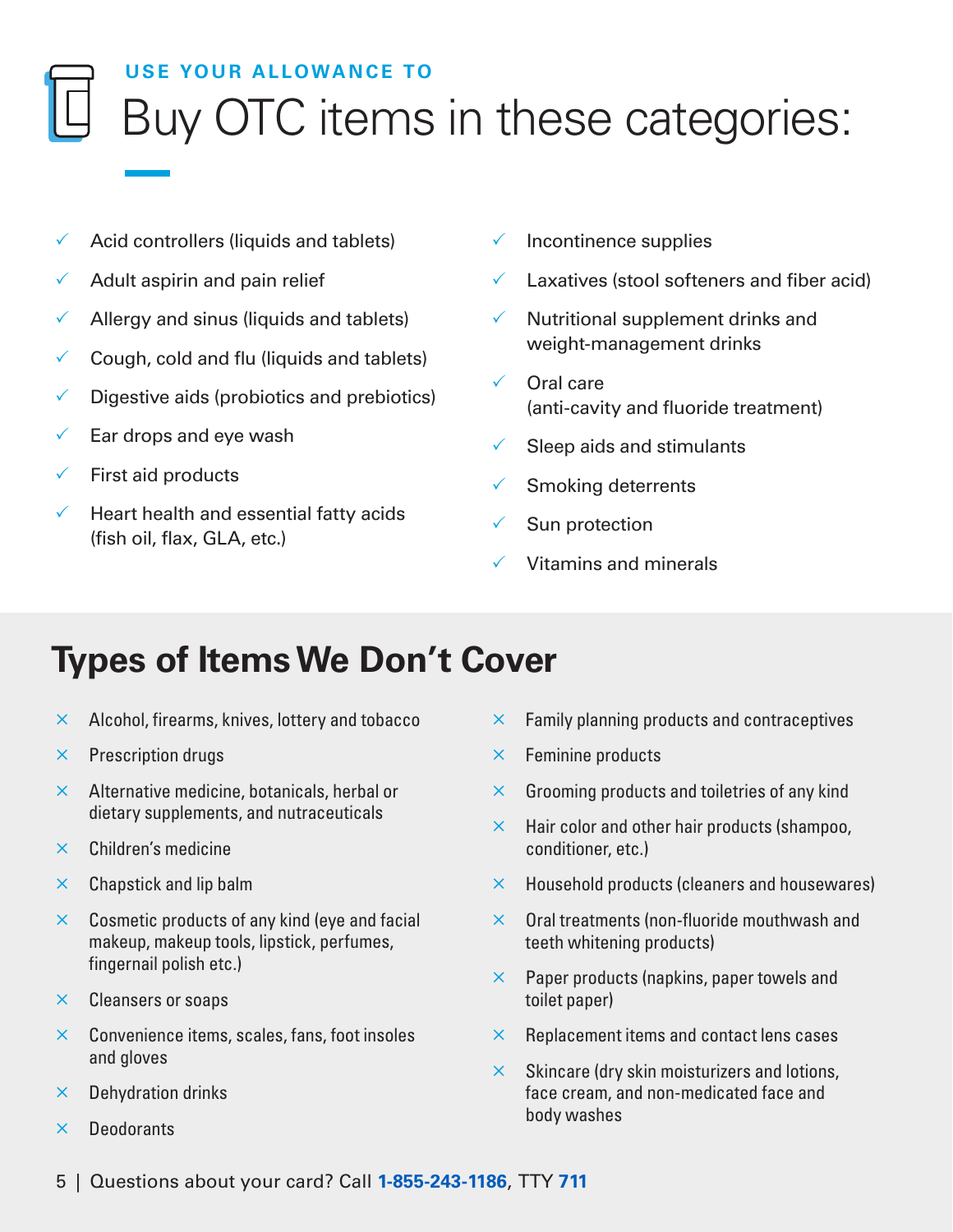

#### Nondiscrimination Notice Multi Language Services

including its subsidiaries SecurityCare of Tennessee, Llame al 1-800-332-5762, TTY 711. Inc. and Volunteer State Health Plan, Inc. also doing business as BlueCare Tennessee, complies with applicable Federal civil rights laws and does not discriminate on the basis of race, color, national origin, age, disability or sex. BlueCross does not exclude people or treat them differently because of race, color, national origin, age, disability or sex.

BlueCross:

- Provides free aids and services to people with disabilities to communicate effectively with us, such as: (1) qualified interpreters and (2) written information in other formats, such as large print, audio and accessible electronic formats.
- Provides free language services to people whose primary language is not English, such as: (1) qualifed interpreters and (2) written information in other languages.

If you need these services, contact Member Service at the number on the back of your Member ID card or call **1-800-332-5762**, TTY **711**. **From Oct. 1 to March 31**, you can call us 7 days a week from 8 a.m. to 9 p.m. ET. From **April 1 to Sept. 30**, you can call us Monday through Friday from 8 a.m. to 9 p.m. ET. Our automated phone system may answer your call outside of these hours and during holidays.

If you believe that BlueCross has failed to provide these services or discriminated in another way on the basis of race, color, national origin, age, disability or sex, you can fle a grievance ("Nondiscrimination Grievance"). For help with preparing and submitting your Nondiscrimination Grievance, contact Member Service at the number on the back of your Member ID card or call **1-800-332-5762,** TTY **711**. They can provide you with the appropriate form to use in submitting a Nondiscrimination Grievance. You can fle a Nondiscrimination Grievance in person or by mail, fax or email. Address your Nondiscrimination Grievance to: Nondiscrimination Compliance Coordinator; c/o Manager, Operations, Member Benefits Administration; 1 Cameron Hill Circle, Suite 0019, Chattanooga, TN 37402-0019; 423-591-9208 (fax); Nondiscrimination\_OfficeGM@bcbst.com (email).

You can also file a civil rights complaint with the U.S. Department of Health and Human Services, Office for Civil Rights, electronically through the Office for Civil Rights Complaint Portal, available at [https://ocrportal](https://ocrportal.hhs.gov/ocr/portal/lobby.jsf). [hhs.gov/ocr/portal/lobby.jsf,](https://ocrportal.hhs.gov/ocr/portal/lobby.jsf) or by mail or phone at: U.S. Department of Health and Human Services, 200 Independence Avenue SW., Room 509F, HHH Building, Washington, DC 20201, 1-800-368-1019, 1-800-537-7697 (TDD), 8:30 a.m. to 8 p.m. ET. Complaint forms are available at http://www.hhs.gov/ocr/office/file/index.html.

BlueCross BlueShield of Tennessee (BlueCross), ATENCIÓN: si habla español, tiene a su disposición servicios gratuitos de asistencia lingüística.

ملحوظة: إذا كنت تتحدث اللغة العربية، فإن خدمات المساعدة اللغوية تتوفر لك بالمجان. اتصل برقم 1-800-332-5762 711, TTY.

注意:如果您使用繁體中文,您可以免費獲得語言援助服務。請致電 1-800-332-5762, TTY 711。

CHÚ Ý: Nếu bạn nói Tiếng Việt, có các dịch vụ hỗ trợ ngôn ngữ miễn phí dành cho bạn. Gọi số 1-800-332-5762, TTY 711.

주의: 한국어를 사용하시는 경우, 언어 지원 서비스를 무료로 이용하실 수 있습니다. 1-800-332-5762, TTY 711 번으로 전화해 주십시오.

ATTENTION : Si vous parlez français, des services d'aide linguistique vous sont proposés gratuitement. Appelez le 1-800-332-5762, ATS 711.

î ຖາທານເປັນສະມາຊິກ, ໄຫໄທຫາເບື້ຂອງຝ່າຍບລິການສະມາຊິກທີ່ມີຢູ່ດານຫຼັງບົດ ID ສະມາຊິກຂອງທານ ຫຼື ່ ເປດຊາບ: ຖາວາ ທານເວາພາສາ ລາວ,ການບລິການຊວຍເຫຼືອດ ານພາສາ, ໂດຍບເສັງຄາ, ແມ່ນມີພອມໄຫທານ. 1-800-332-5762, TTY 711.

ማስታወሻ: የሚናገሩት ቋንቋ ኣማርኛ ከሆነ የትርጉም እርዳታ ድርጅቶች፣ በነጻ ሊያግዝዎት ተዘጋጀተዋል፡ ወደ ሚከተለው ቁጥር ይደውሉ 1-800-332-5762, መስማት ለተሳናቸው 711.

ACHTUNG: Wenn Sie Deutsch sprechen, stehen Ihnen kostenlos sprachliche Hilfsdienstleistungen zur Verfügung. Rufnummer: 1-800-332-5762, TTY 711.

**સૂચના: જો તમે ગુજરાતી બોલતા હો, તો નિ:શુલ્ક ભાષા સહાયતા સેવાઓ તમારા માટે ઉપલબ્ધ છે. ફોન કરો** 1-800-332-5762, TTY 711

注意事項:日本語を話される場合、無料の言語支援をご利用いただけます。 800-332-5762, TTY 711 まで、お電話にてご連絡ください。

PAUNAWA: Kung nagsasalita ka ng Tagalog, maaari kang gumamit ng mga serbisyo ng tulong sa wika nang walang bayad. Tumawag sa 1-800-332-5762, TTY 711.

ध्यान दें: यदि आप हिंदी बोलते हैं तो आपके लिए मुफ्त में भाषा सहायता सेवाएं उपलब्ध हैं। 1-800-332-5762, TTY 711 पर कॉल करें।

ВНИМАНИЕ: Если вы говорите на русском языке, то вам доступны бесплатные услуги перевода. Звоните 1-800-332-5762, телетайп 711.

> توجه: اگر به زبان فارسی صحبت می کنيد خدمات زبان و ترجمه به صورت ر ايگان بر ايتان فر اهم مي گر دد. با 711 TJP 752-5762. TTY تماس بگير بد.

ATANSYON: Si w pale Kreyòl Ayisyen, gen sèvis èd pou lang ki disponib gratis pou ou. Rele 1-800-332-5762, TTY 711.

UWAGA: Jeżeli mówisz po polsku, możesz skorzystać z bezpłatnej pomocy językowej. Zadzwoń pod numer 1-800-332-5762, TTY 711.

ATENÇÃO: se fala português, encontram-se disponíveis serviços linguísticos grátis. Ligue para 1-800-332-5762, TTY 711.

ATTENZIONE: In caso la lingua parlata sia l'italiano, sono disponibili servizi di assistenza linguistica gratuiti. Chiamare il numero 1-800-332-5762, TTY 711.

Díí baa akó nínízin: Díí saad bee yáníłti'go Diné Bizaad, saad bee áká'ánída'áwo'déé', t'áá jiik'eh, éí ná hóló, koji' hódíílnih 1-800-332-5762, TTY 711.